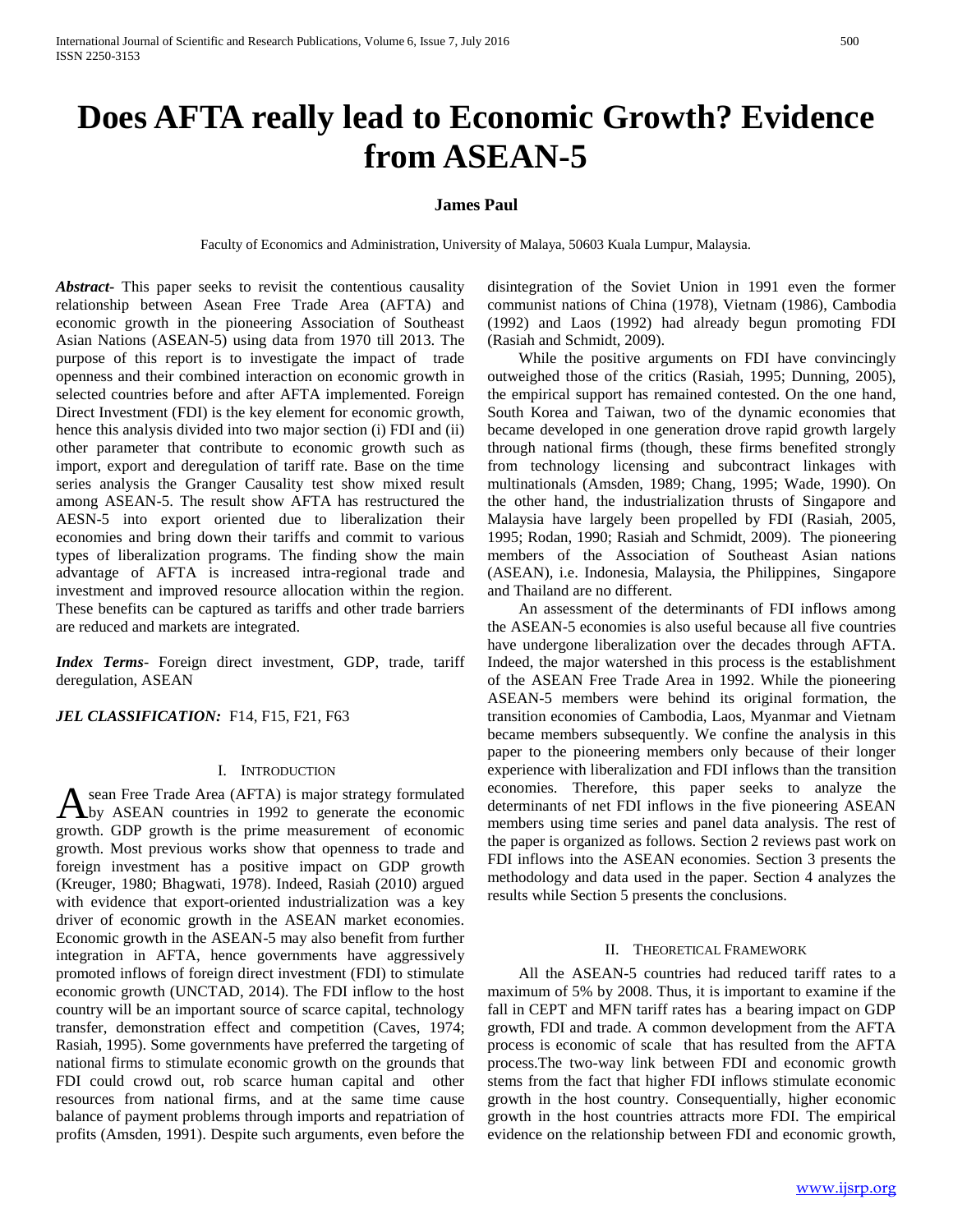however, provides very contradictory results. Karimi and Yusop (2009) found co-integration between FDI and economic growth in Singapore and Thailand, both at the individual country level, and in a panel of five ASEAN countries. The results confirm that FDI and economic growth share a long run relationship in the ASEAN countries, which indicates that there is possibility of a causal relationship occurring between FDI and economic growth. Moreover, the existence of no co-integration between the two variables in Indonesia, Malaysia and the Philippines does not mean the absence of a causal relationship or any relationship in the short run. Among countries whose economic growth and FDI inflows do not move together in the long run (i.e. co-integration), they may affect each other in the short run. Investment in new technology increases potential output for all goods and services because new technology is inevitably more efficient than old technology. Allocating scarce funds to capital goods, such as machinery, is referred to as real [investment.](http://economicsonline.co.uk/Managing_the_economy/Investment.html) If an economy **Consumer Goods** 

Capital Goods A  $\overline{\mathbf{B}}$ 

the long run.

Graf 1: Tariff Reduction and Production Possibility Frontier(PPF)

 Base on the production possibility frontier which subject to tariff reduction. This increases the FDI, import , export and GDP growth. Base on this basic fundamental economic growth can derive the null hypothesis that economic growth is a function to tariff reduction over the time period. Additionally, an assumption can be made that economic growth has a positive relationship with FDI. Table 1 indicates a slight drop in the share of FDI in Gross Fixed Capital Formation (GFCF) in 2005 due to

competition from other countries. The average growth rates of FDI in ASEAN-5 suffered a negative growth from 2001 to 2004 before showing positive growth again in the year 2005.The Asian Financial Crisis and fierce competition from China and India during the period after AFTA implementation had caused a decrease in FDI inflows.

chooses to produce more capital goods than consumer goods, at point A production possibility frontier (PPF) in the following diagram, then it will grow by more than if it allocated more

 To achieve long run growth the economy must use more of its capital resources to produce capital rather than consumer goods. As a result, standards of living are reduced in the short run, as resources are diverted away from private consumption. However, the increased investment in capital goods enables more output of consumer goods to be produced in the long run. The reduction of tariff rate for ASEAN-5 would shift the PPF point A to point B. This means that standards of living can increase in the future by more than they would have if the economy had not made such as short-term sacrifice. Hence economies face a choice between high levels of consumption in the short run and

resources to consumer goods, at point B, below.

| $[1]$ Year   | -19<br>$\lceil 2 \rceil$ | $\lceil 3 \rceil$<br>-1 | $[4]$ 1  | $\begin{bmatrix} 5 \end{bmatrix}$ 1 | $[6]$ 19                                                               | $[7]$ 19 | - 20<br>$[8]$ | $[9]$ 20 | $[10]$ 20             | $[11]$ 20 |
|--------------|--------------------------|-------------------------|----------|-------------------------------------|------------------------------------------------------------------------|----------|---------------|----------|-----------------------|-----------|
|              | 70                       |                         | 9<br>8   | 9                                   | 90                                                                     | 95       | $00\,$        | 05       | 10                    | 13        |
|              |                          |                         | $\Omega$ |                                     |                                                                        |          |               |          |                       |           |
| $[12]$ ASEAN | $[13]$ 2.4               |                         |          |                                     | $[14]$ 6 $[15]$ 5 $[16]$ 4 $[17]$ 12. $[18]$ 12. $[19]$ 21. $[20]$ 19. |          |               |          | $[21]$ 16. $[22]$ 20. |           |
| -5           |                          |                         |          | ٠                                   | 04                                                                     | 19       | 46            | 23       | 64                    | 79        |
|              |                          |                         | 8        |                                     |                                                                        |          |               |          |                       |           |
|              |                          |                         | 8        |                                     |                                                                        |          |               |          |                       |           |

#### **Table 1: FDI/GFCF, ASEAN-5, 1970-2013 (%)**

Source: Author's compilation from UNCTAD and IFS, various years.

 Table 2 shows that the ASEAN-5 managed to enjoy positive growth in FDI inflows, GFCF and GDP from 1970 to 1997 due to cheap labor and low production costs. After 1997, FDI inflows and GDP have experienced slower growth rates. While the Asian

financial crisis started the slow down the persistence of slow growth can also be attributed to the exhaustion of labour reserves in Malaysia and Thailand, and the emergence of Cambodia, Myanmar, Laos and Vietnam (CMLV).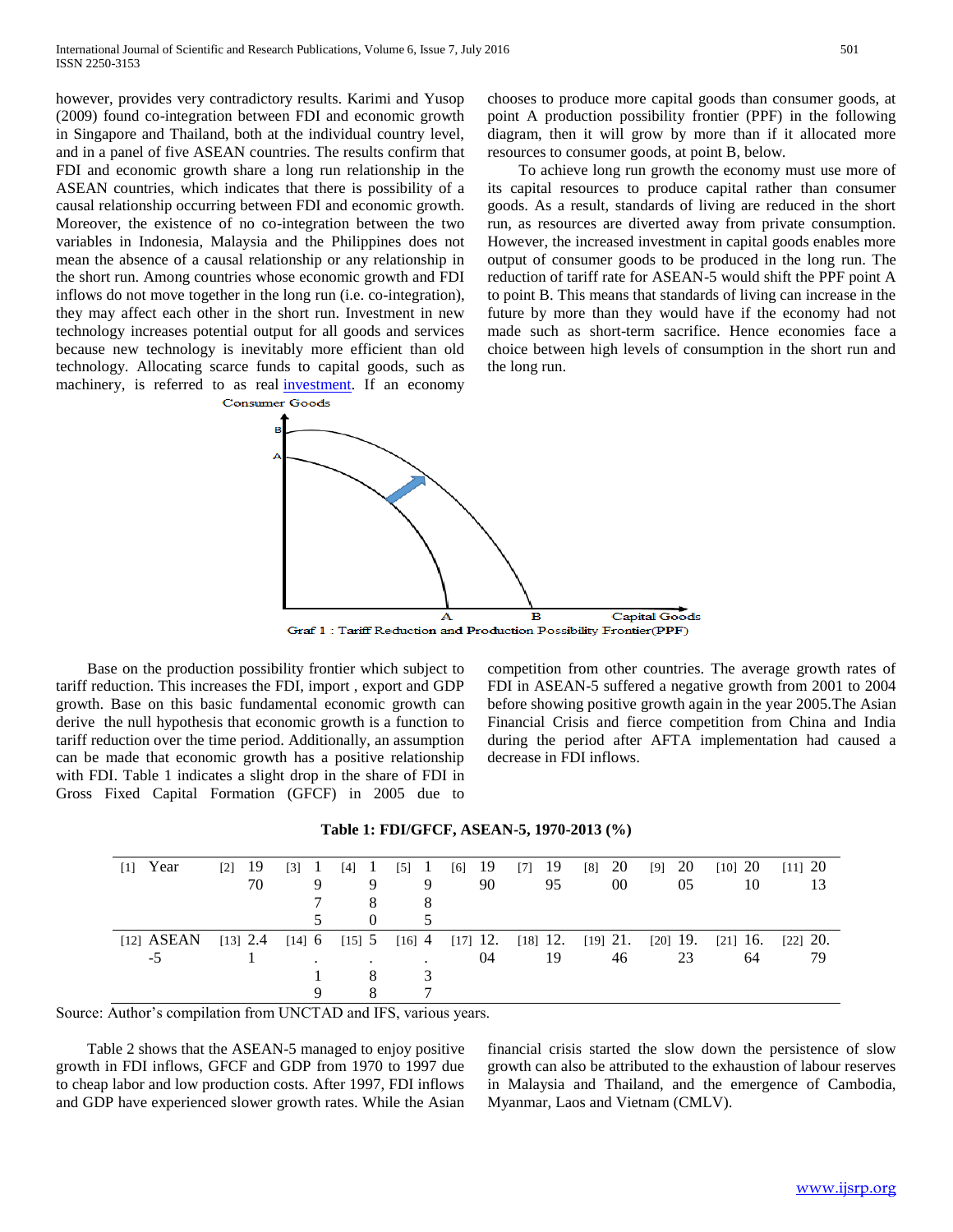| [23] Five year periods | $[24]$ FDI   | $[25]$ GFCF  | $[26]$ GDP   |
|------------------------|--------------|--------------|--------------|
| [27] 1971-1975         | $[28]$ 25.97 | $[29]$ 10.13 | $[30]$ 19.36 |
| [31] 1976-1980         | $[32]$ 17.42 | $[33]$ 8.62  | $[34]$ 14.04 |
| $[35]$ 1981-1985       | $[36] -8.39$ | $[37]$ 5.95  | $[38]$ 0.98  |
| [39] 1986-1990         | $[40]$ 33.95 | $[41]$ 7.30  | $[42]$ 11.33 |
| [43] 1991-1995         | $[44]$ 14.15 | $[45]$ 6.46  | $[46]$ 10.61 |
| [47] 1996-2000         | $[48] -0.88$ | $[49]$ 6.19  | $[50] -5.63$ |
| $[51]$ 2001-2005       | $[52]$ 10.97 | $[53]$ 11.53 | $[54]$ 9.04  |
| $[55]$ 2006-2010       | $[56]$ 30.29 | $[57]$ 33.23 | $[58]$ 25.72 |
| $[59]$ 2011-2013       | $[60]$ 18.57 | $[61]$ 22.01 | $[62]$ 14.90 |
| $[63]$ Ten Year        |              |              |              |
| [64] 1971-1980         | $[65]$ 20.37 | $[66]$ 12.46 | $[67]$ 18.81 |
| [68] 1981-1990         | $[69]$ 13.20 | $[70]$ 14.31 | $[71]$ 4.87  |
| [72] $1991 - 2000$     | $[73]$ 7.11  | $[74]$ 13.50 | $[75]$ 3.32  |
| [76] $2001 - 2013$     | $[77]$ 23.67 | $[78]$ 16.81 | $[79]$ 5.73  |

**Table 2: FDI, GFCF and GDP, Mean Growth Rates, ASEAN-5, 1970- 2013(%)**

Source: Authors' compilation from UNCTAD, World Bank and IFS, various years.

 While FDI inflows into the ASEAN-5 have fallen following the Asian financial economic crisis and structural change, it is important to analyze the endogenous effect of FDI on economic growth. Does increased liberalization bring about endogenous growth effects among the ASEAN-5?

 Net FDI to the ASEAN-5 increased rapidly before AFTA implementation over the period 1961 to 1990. These economies benefited from the effective of China, the CLMV economies and India to FDI until the 1990s. Data in the period 1961-1990 show that among the ASEAN countries, the largest private FDI inflows went to Singapore, (42.7%) followed by Malaysia (27.6%), Thailand (13.7%), Indonesia (10.5%) and the Philippines (5.5 %) (Table 3). Except for Indonesia, which faced a political fallout in 1998-2001, net FDI inflows remained positive in the remaining ASEAN-5 over the period 1990-2013. These figures rose even more sharply since the 1990s with Singapore, Thailand and Malaysia recording the highest net inflows with the sharpest growth in 2013. The volume of FDI inflows in ASEAN in the 1980s was 4.3 times that of the 1970s. Among the individual countries, the growth has been the fastest in Thailand (7.9 times), followed by Singapore, Philippines, Malaysia, and Indonesia (2.0 times).

| $[80]$ Year    | [81] Indonesi | $[82]$ Malay | [83] Philippines | [84] Singapore | $[85]$ Thaila             | [86] ASEAN-5   |
|----------------|---------------|--------------|------------------|----------------|---------------------------|----------------|
| $[87]$ 1961-80 | $[88]$ 2,163  | $[89]$ 4,453 | $[90]$ 452       | [91] 3,728     | $[92]$ 1,186              | $[93]$ 11,982  |
| $[94]$ 1981    | $[95]$ 133    | $[96]$ 1,265 | $[97]$ 172       | $[98]$ 1,675   | $[99]$ 288                | [100]3,533     |
| [101]1982      | [102]225      | [103]1,397   | [104]16          | [105]1,298     | $[106]$ 189               | [107]3,125     |
| [108] 1983     | [109]292      | [110]1,261   | [111]105         | [112]1,085     | [113]348                  | [114]3,091     |
| $[115]$ 1984   | [116]222      | [117]797     | [118]9           | [119]1,210     | [120]400                  | [121]2,638     |
| $[122]$ 1985   | [123]310      | $[124]$ 695  | [125]12          | [126] 809      | [127]162                  | [128]1,988     |
| [129]1986      | [130]258      | [131]489     | $[132]$ 127      | [133]1,533     | [134]261                  | [135]2,668     |
| $[136]$ 1987   | [137]385      | [138]423     | [139]307         | [140]2,696     | $[141]$ 182               | [142]3,993     |
| $[143]$ 1988   | [144]576      | [145]719     | [146]936         | [147]2,710     | [148]1,082                | [149] 6,023    |
| $[150]$ 1989   | [151]682      | [152]1,846   | [153]563         | [154]3,963     | [155]1,727                | [156]8,781     |
| $[157]$ 1990   | [158]961      | [159]2,958   | [160]530         | [161]4,489     | [162]2,236                | [163]11,177    |
| $[164]$ 1991   | $[165]$ 1,482 | [166]3,998   | [167] 544        | [168]4,887     | [169]2,013                | $[170]$ 12,924 |
| [171]1992      | [172]1,777    | [173]5,183   | [174]228         | [175]2,204     | [176]2,113                | [177]11,505    |
| $[178]$ 1993   | [179]2,004    | [180]5,005   | [181]1,238       | [182]4,686     | $[183]$ 1,804             | $[184]$ 14,737 |
| $[185]$ 1994   | [186]2,109    | [187]4,341   | [188]1,591       | [189]8,550     | $[190]$ <sup>1</sup> ,366 | $[191]$ 17,957 |
| $[192]$ 1995   | [193]4,346    | [194]4,178   | $[195]$ 1,478    | $[196]$ 11,535 | [197]2,067                | [198]23,601    |

**Table 3: Net FDI Inflows, ASEAN-5, 1961-2013 (\$Million)**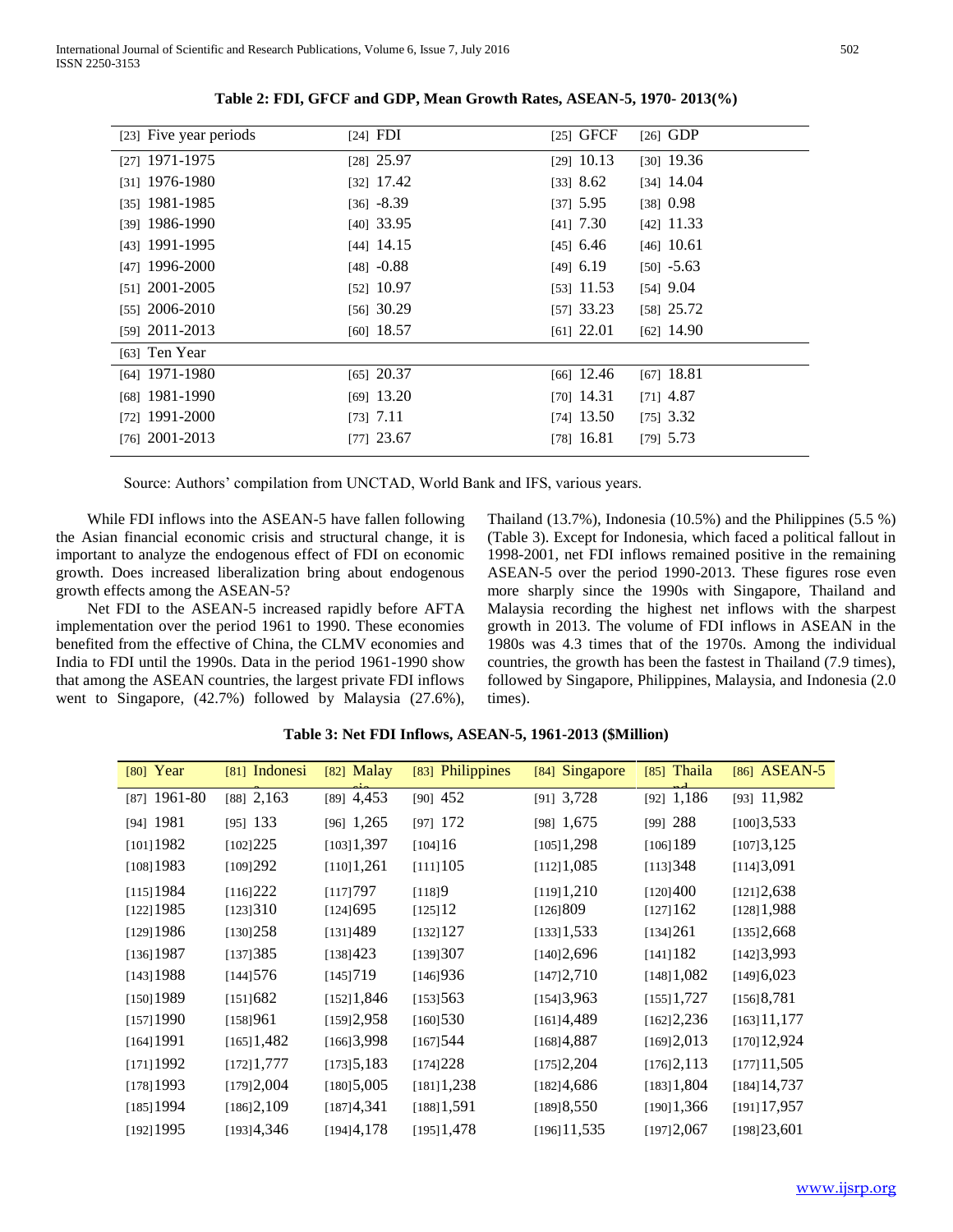| $[199]$ 1996 | $[200]$ 6,194   | $[201]$ 5,078  | [202]1,517    | [203]9,682     | [204]2,335     | [205]24,806    |
|--------------|-----------------|----------------|---------------|----------------|----------------|----------------|
| $[206]$ 1997 | [207]4,677      | [208]5,136     | [209]1,222    | $[210]$ 13,752 | [211]3,894     | [212]28,681    |
| $[213]$ 1998 | $[214]-240$     | [215]2,163     | [216]2,287    | [217]7,313     | [218]7,314     | [219]18,837    |
| $[220]$ 1999 | $[221]-1,865$   | [222]3,895     | [223]1,247    | $[224]$ 16,577 | [225]6,102     | [226]25,956    |
| [227]2000    | $[228] - 4,550$ | [229]3,787     | [230]2,240    | [231]16,484    | [232]3,365     | [233]21,326    |
| [234]2001    | $[235]-2,977$   | $[236]$ 553    | $[237]$ 195   | $[238]$ 15,086 | [239]5,067     | $[240]$ 17,924 |
| [241]2002    | $[242]$ 145     | [243]3,203     | $[244]$ 1,542 | $[245]$ 6,401  | [246]3,341     | $[247]$ 14,632 |
| [248]2003    | $[249] - 596$   | [250]2,473     | [251]491      | [252]11,941    | [253]5,232     | $[254]$ 19,541 |
| [255]2004    | [256]1,896      | [257]4,624     | [258]688      | [259]21,026    | [260]5,860     | [261]34,094    |
| [262]2005    | [263]8,336      | [264]3,924     | $[265]$ 1,664 | $[266]$ 18,090 | [267]8,055     | [268]40,069    |
| [269]2006    | [270]4,914      | [271]7,690     | [272]2,707    | [273]36,923    | [274]9,454     | [275]61,688    |
| [276]2007    | [277]6,928      | [278]9,071     | [279]2,918    | [280]47,733    | $[281]$ 11,326 | [282] 77,976   |
| [283]2008    | [284]9,318      | [285]7,572     | [286]1,340    | $[287]$ 12,200 | [288]8,538     | [289]38,968    |
| [290]2009    | [291]4,877      | [292]114       | [293]2,064    | [294]23,821    | [295]4,853     | [296]35,729    |
| [297]2010    | $[298]$ 15,529  | [299]10,885    | [300]1,070    | [301] 55,075   | [302]9,103     | [303]91,662    |
| [304]2011    | [305]20,564     | $[306]$ 15,119 | [307]2,007    | [308]48,001    | [309]2,468     | [310] 88, 159  |
| [311]2012    | [312]21,200     | [313]9,733     | [314]3,215    | [315]56,659    | $[316]$ 12,894 | [317] 103,701  |
| [318]2013    | [319]23,281     | [320]11,582    | [321] 3,737   | [322] 64,793   | $[323]$ 14,305 | [324] 117,698  |

Source: International Monetary Fund, International Financial Statistics Yearbook 1991 (Washington, D.C., 1991), World Bank (2013).

 Although net FDI inflows to Indonesia recorded an absolute contraction in 1998-2001, it is obvious that FDI inflows to the ASEAN-5 over the period 1961-2013 has been impressive. Besides, all five countries show strong conviction to attract FDI (ASEAN, 2015). Hence, using these countries as a laboratory to examine causality relationships between FDI and GDP growth will be useful.

## III. TRADE AND ECONOMIC GROWTH

 The literature on economic integration has evolved since the 1950s along with the European integration (Kettunen 2004). The basic proposition of integration theories stems from the classical customs union theory (Viner 1950). He suggested that regional trade agreements increase trade between the member countries due to the removal of the trade barriers. Hence RTAs enable the companies operating on a regional basis in line with the scope of the agreement to participate in regional exports and imports with decreased customs procedures and tariffs (ibid). One of the main contributions to the classical economic integration theory is from Balassa (1961). He divided economic integration into stages that represent the deepening of integration from preferential trade area until political union. The first step is, as mentioned, preferential trade area that provides lower barriers on trade within selected groups of items among the participating countries. In the case of ASEAN, this was the ASEAN Preferential Tariffs Arrangements in 1977 (Kettunen 2004). The next stage is a free trade area (FTA), where there are no internal tariffs or quotas, although each country is able to retain its own barriers to trade with non-members. AFTA, which was established in 1992, represents this kind of free trade area in ASEAN. The third stage is a customs union that in addition to FTA, harmonises trade policies toward the rest of the world by applying e.g. common external tariffs. In the customs union, the

certificates of origin at internal borders no more are needed. ASEAN Customs Union is not realised yet, and for example Plummer (2006) notes that ASEAN Customs Union is needed to ASEAN Economic Community (AEC) to succeed. The fourth stage is a common market, in addition to FTA and customs union, there production factors such as service, labor and capital, can flow freely among member 23 nations. The fifth state is an economic union where such as the economic policy, market regulation, macroeconomic and monetary policies are harmonized. Economic Integration also brings one common currency to the member states. In EU, this happened when European Monetary Union was created and common currency, euro, was introduced in 2002. In the ASEAN case, AEC represents this stage of economic integration. AEC was declared as a part of ASEAN Vision 2020 in the Bali Concord II in 2003 "to create a stable, prosperous and highly competitive ASEAN economic region in which there is a free flow of goods, services, investment and a freer flow of capital, equitable economic development and reduced poverty and socio-economic disparities in year 2020" (ASEAN secretariat 2003, Declaration of Bali Concord II). The sixth stage in Balassa's theory is political union which means the unification of policies and political institutions in addition to above-mentioned stages. The traditional economic integration theory by Balassa (1961) is also criticised for being too limited because it is claimed to derive only from one case, European integration, and it raises the question whether the theory is applicable to other regions as well (Lindberg 2007). In the case of ASEAN, even though the integration started with preferential trade agreement and then was followed by free trade area (AFTA in 1992), the next step: customs union is unlike to happen. Mainly because it is a process that involves setting up common external tariffs to non-members, and this is not a very likely scenario in ASEAN, as there are a highly disparate set of trade regimes among ASEAN members (ibid). Even though the goal of AFTA is to encourage the trade within the ASEAN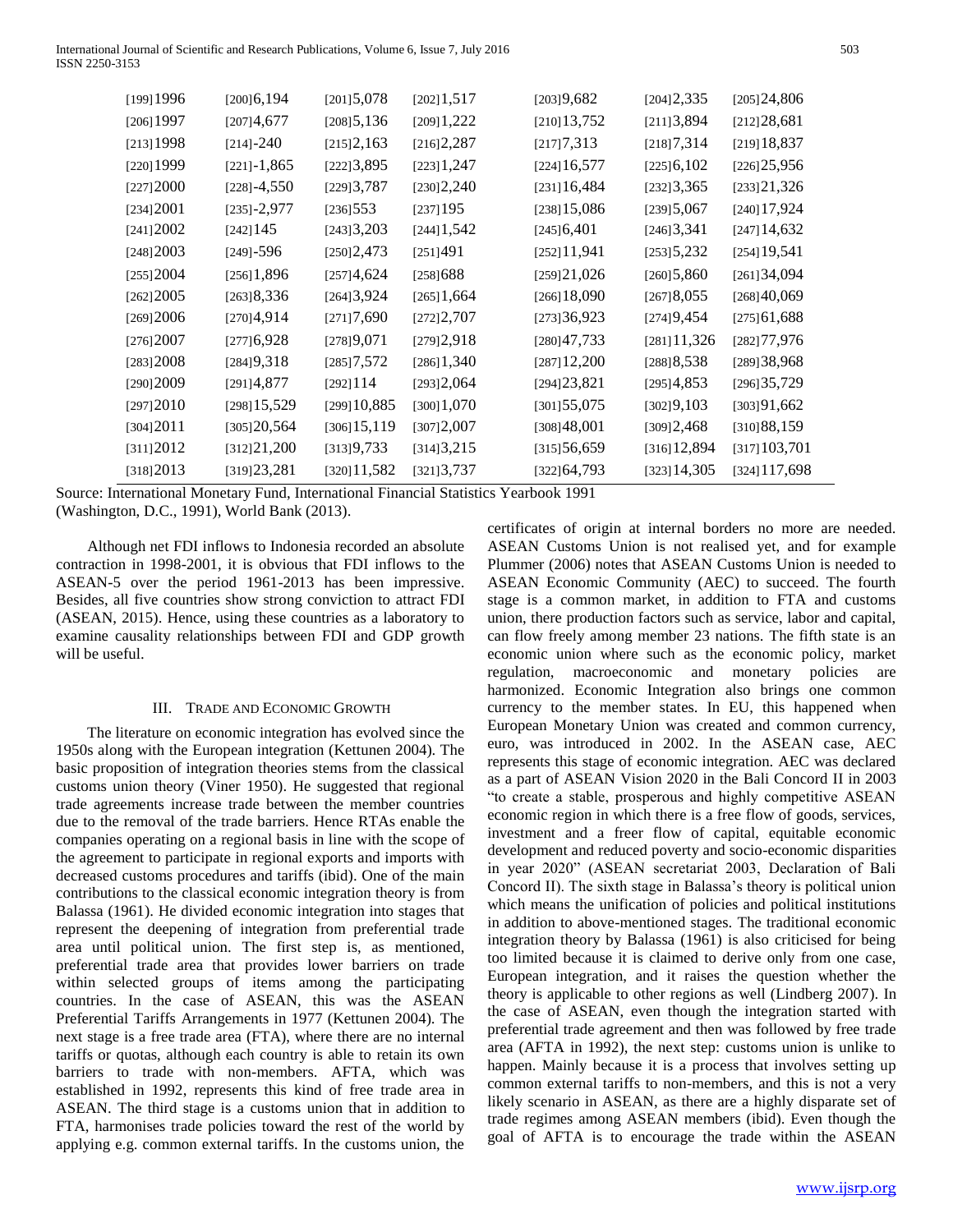region, the extra-ASEAN trade is not discouraged with trade regimes. Even though AEC is declared as a part of ASEAN Vision 2020, many scholars find this too ambitious (Hew 2003, Plummer 2006, Lindberg 2007). Mainly because ASEAN countries are in different stages of development and there is a gap in the economic development of ASEAN-6 (Malaysia, Singapore, Indonesia, the Philippines, Thailand and Brunei) and newer but less developed countries such as Cambodia, Laos, Myanmar and 24 Vietnam. Hew (2003) argues that the more realistic choice for ASEAN would be a "FTA-plus" arrangement that covers a free trade area and some elements of a common market, such as the free movement of capital and labor.

 In this section we review past research examining causality issues between GDP and FDI in general but ASEAN in particular. In so doing, we also review the robustness of the data used, models deployed and length of the empirical series.

 The intensity of FDI in an economy is normally measured by the ratio of FDI inflows over the Gross Fixed Capital Formation (GFCF). FDI inflows are considered to be a major stimulant of economic growth, and hence, it will be useful to examine if the AFTA process has stimulated greater FDI inflows into the ASEAN-5. Borensztein et al. (1998) examined the relationship between FDI and economic growth in 69 developing countries over the period spanning from1970 to 1989. They found that FDI has a positive impact on economic growth, but that the nexus is partly dependent on the availability of human capital in the host country. Li and Liu (2005) found similar results from a sample of 84 countries over the period 1970-1999. Obwona (2001),as well as Bengoa and Sanchez-Robles (2003) suggested that, for FDI to have a positive impact on economic growth, the host country must have macroeconomic and political stability, policy credibility, and an increase in the openness of their economy. Coe (1997) found a positive association between FDI and economic growth, but suggested that the host country should have attained a sufficient level of development to help it to reap the benefits of higher productivity.

 Alfaro (2003) found that FDI inflows into three different sectors of the economy (primary, manufacturing and services) exert different effects on economic growth. He found that FDI inflows into the manufacturing sector give a positive effect on economic growth. A one percent increase in FDI in the manufacturing sector leads to a 1.7% increase in manufacturing GDP growth. From purely the standpoint of capital scarcity, the importance of FDI should be higher in the developing countries rather than the developed countries because of their inability to generate internal savings to finance development (Brecher and Bhagwati, 1981). There is evidence to suggest that FDI is one of the most effective ways by which developing economies can integrate with the rest of the world as it provides not only capital, but also technology and management know-how necessary for restructuring the firms in the host countries (Rasiah, 1995; Pradhan, 2006). Also, FDI usually helps to achieve developmental goals by solving the savings-investment gap (Vadlamannati et al., 2009). Indeed, empirical data from Rasiah (2010) shows that Southeast Asia's economic growth has been strongly driven by FDI. Wang (2009) found it his assessment of the nexus between FDI and economic growth in a sample of 12 Asian countries over the period 1987-1997 that FDI in the manufacturing sector had a significant positive impact on

economic growth. Similarly, Choong and Lam (2010) found that the trade liberalization and human capital, stimulate the FDI inflow, however, a unidirectional causality was also observed running from real GDP of both Malaysia and China, openness and human capital to FDI inflow. Contrary to Choong and Lam, Lee (2010) measure the role of FDI outflow on economic performance as well as the impact of GDP per capita on outflow FDI of Japan. Using bivariate and multivariate ranger causality, he find a long run unidirectional causality running from outflow FDI to GDP per capita, however, a neutral causality was observed among GDP per capita and outflow FDI in the short run.

 Meanwhile, Choe (2003) found bi-directional causality between FDI and growth for a sample of 80 countries over the period 1971-1995, but suggested that the effect is more apparent from economic growth to FDI. Chowdhury and Marvrotas (2005) examined the causal association between FDI and growth from Chile, Malaysia and Thailand. They find unidirectional causality from economic growth to FDI in Chile and a two-way causation between the two in Malaysia and Thailand. While Wong *et al.,* (2009) examines the causal linkages between inward FDI and trade services in Malaysia and Singapore using bi-variate and trivariate VAR framework. A bi-directional causality was observed between inward FDI and trade services, at the same time between FDI and services imports in tri-variate framework. For Malaysia, a uni-directional causality was observed running from inward FDI to services imports, which is not strong as compared to Singapore.

 However, Zhang (2007) tested the FDI economic nexus using countries in East Asia and Latin America, but found that FDI caused GDP growth in some countries while it was the other way around in some countries. Furthermore, Carkovic and Levine (2002) analyzed the relationship between FDI and economic growth in a sample of 72 countries and found that FDI does not exert any independent influence on economic growth in either developed or developing countries. Also, Duasa (2007) found no causal relationship between FDI and economic growth in Malaysia, but suggested that FDI does contribute to stability of growth. These findings show that the nexus between FDI and economic growth is far from straightforward (Vu and Noy, 2009). It differs from country to country and even within countries over different time periods.

. Most published works examine the relationship, either between the GDP and exports, GDP and FDI, or exports and FDI. Despite their interrelationships (Bhagwati and Srinivasan 1975; Krueger, 1980) relatively few published empirical work deal with causal relations between the three variables simultaneously among a group of countries, while even fewer works have used panel data VAR causality analysis techniques. Several papers on individual country studies have examined the Granger causality direction of GDP, FDI and trade. For example, Liu, Burridge and Sinclair (2002) found bidirectional causality between each pair of real GDP, real exports and real FDI for China using seasonally adjusted quarterly data from 1981 to 1997. Kohpaiboon (2003) found that, in export promotion (EP) regime, there is unidirectional causality from FDI to GDP for Thailand using annual data from 1970 to 1999. Alici and Ucal (2003) found only unidirectional causality from exports to output for Turkey using seasonally unadjusted quarterly data from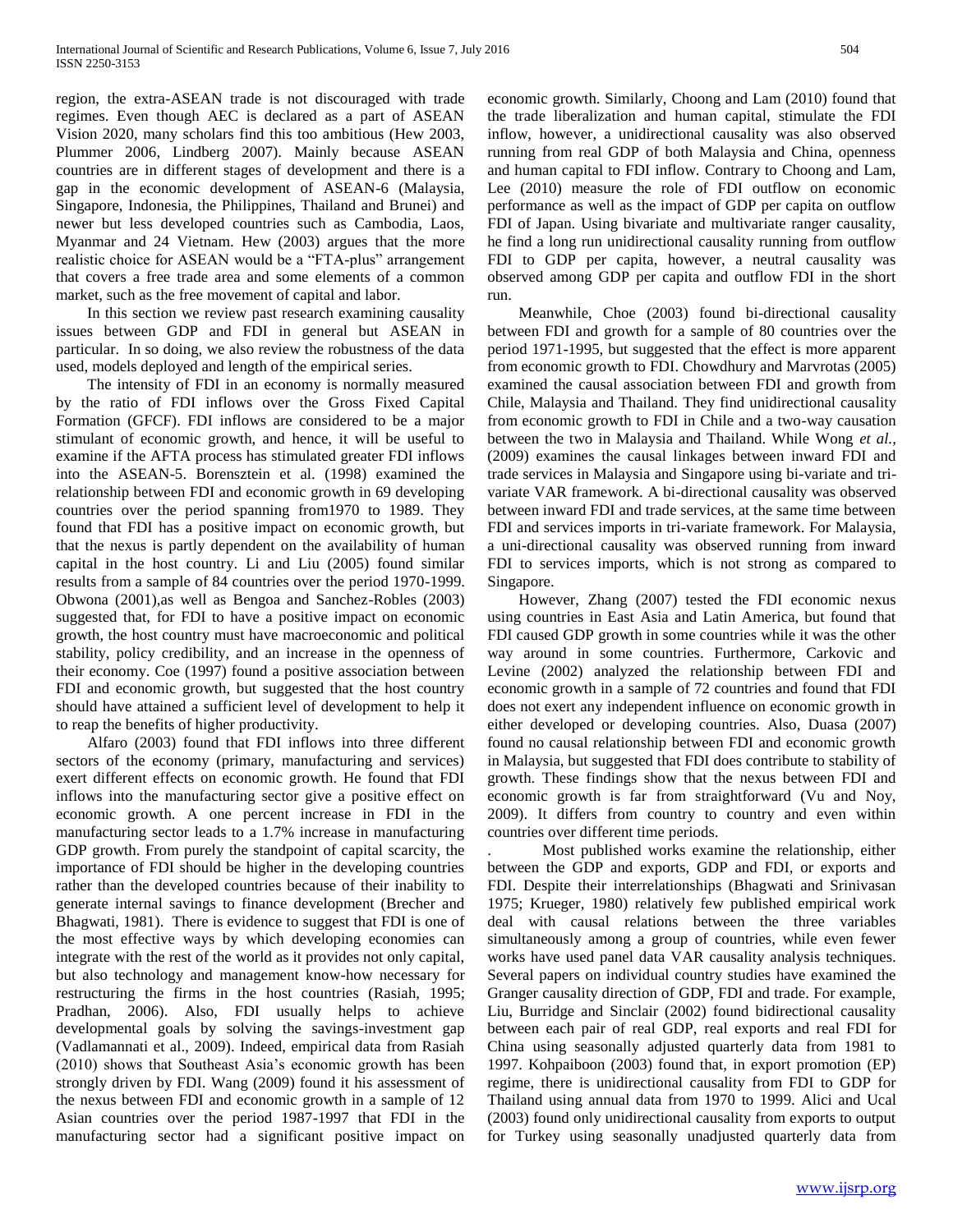1987.1 to 2002.4. The empirical literature is summarized by Lewer and Van den Berg (2003),in which the results are remarkably consistent, not only in terms of a positive association between the openness of economies and higher economic growth but also about the magnitude of the effect.

 Dritsaki (2004) found bidirectional causality between real GDP and real exports, unidirectional causality running from FDI to real exports, and FDI to real GDP for Greece, using annual International Monetary Fund (IMF) data from 1960 to 2002. In addition, Ahmad, et al., (2004) found unidirectional causality from exports to GDP and FDI to GDP for Pakistan using annual data from 1972 to 2001. Cuadros, Orts, and Alguacil (2004) found unidirectional causality running from real FDI and real exports to real GDP in Mexico and Argentina, and unidirectional causality running from real GDP to real exports for Brazil using seasonally adjusted quarterly data for the three countries between the late 1970s to 2000. Chowdhury and Mavrotas (2006) found unidirectional causality running from GDP to FDI for Chile and bidirectional causality running between GDP and FDI for Malaysia and Thailand using data from 1969 to 2000.

 Makki and Somwaru (2004) found a positive impact of exports and FDI on GDP using data from 66 developing countries averaged over a ten year period of 1971‐1980, 1981‐1990 and 1991‐2000 by introducing an instrumental variable. Wang, Liu, and Wei (2004) used panel data analysis on 79 countries from 1970‐1998 and found that FDI was relatively more beneficial to high-income countries, while international trade was more important to low-income countries. In a similar study panel data study, Okada and Samreth (2014) tested how corruption determines the effect of FDI on economic growth using data for 130 countries from 1995 through 2008, and found that FDI alone could not stimulate growth unless the interaction term between FDI and corruption is regarded.However, they did not address the stationarity of the variables to avoid spurious conclusions and did not apply the panel data causality analysis. Also, as Basu, Chakraborty, and Reagle (2003) had pointed out, the above two works only looked at one-way determinants of FDI through regression analyses, rather than at two-way causal linkages between GDP, exports, and FDI, and hence, are not strictly robust.

 Nair‐Reichert and Weinhold (2000) found that the Holtz‐Eakin causality tests show FDI, and not exports, causes GDP using data from 24 developing countries between 1971 and 1995 and applying mixed fixed and random (MFR) effects models. Hansen and Rand (2006), using data for 31 countries from 1970‐2000 and the neoclassical growth model, found a strong bidirectional causality relationship between FDI ratio (FDI/GDP) and GDP. However, they did not take into account exports. Moreover, this paper covered too many countries with different stages of development, and thus, the results may have been affected by the problem of missing variables and endogeneity. Hsiao and Hsiao (2006) examined the Granger causality relationship between GDP, exports, and FDI among eight rapidly developing East and Southeast Asian economies (four newly industrialized economies, three ASEAN economies, and China) using panel data from 1986 to 2004. They did not find systematic causal relationships among the three variables of GDP, exports and FDI at the individual country level.

 Meanwhile, the panel data causality test results of Hsiao and Hsiao (2006) revealed that FDI has unidirectional effects on GDP directly and indirectly through exports, and there also existed bidirectional causality between exports and GDP among the ASEAN countries. In doing so, he found panel data analysis to be superior to time series analysis. Using this method Cho (2005) and Hsiao (2006), applied the panel data causality analysis on nine countries and found only a strong unidirectional causality running from FDI to exports among the three variables. In Cho's model, however, GDP growth is examined using the Malmquist productivity index. However, statistical data released by the IMF in 2009 indicated that the entire group of the pioneer ASEAN members enjoyed significant GDP growth rates (see Table 2.1). It light of a lack of consensus from past evidence, it will be interesting to analyze again the relationship between economic growth, AFTA-based tariff deregulation and FDI inflows in the ASEAN-5 where there is a long enough data series to deploy the Vector Error Correction Model (VECM) model proposed by Engle and Granger (1987).

## IV. METHODOLOGY AND DATA

 To investigate the causal relationship between FDI and its determinants in the ASEAN-5, we consider the following multivariate model:

$$
FDIi_t = (GDP_b \, EXP_b \, IMPp_b \, tn-t_t) \tag{I}
$$

 Where *fdi, gdp, exp,imp and tn-t* refers to net foreign direct investment, growth, exports, import (variables are in real terms), and *tn-t* is the tariff rate. However, for the empirical examination, all variables are transformed into a log-linear form. The study deployed annual time series data for the ASEAN-5, namely, Malaysia, Indonesia, Thailand, Philippines, and Singapore over the period 1970 to 2013 (44-year observations). This study also use pair granger causality test to determine the direct relationship between economic growth (GDP) against the independent FDI, export, import and tariff which shown below equation.

*GDP it* = *f* (*FDI it EXP it IMP it TRF it )*…………………. (II)

 Data was collected from the United Nations Conference on Trade and Development (UNCTAD), World Development Indicators, World Bank and ASEAN secretariat data base. Data on *fdi, gdp, exp, imp* are measured in constant 2005 US dollars using GDP deflators, while the data for *tn-t* from 1970- 1992 i.e. the period prior to the introduction of AFTA takes the value of zero as this is the period when AFTA was not formed, while data from 1993 to 2013 on mean tariff rates are compiled from the ASEAN secretariat data base

#### V. RESULTS AND DISCUSSION (FDI)

 Prior to testing Granger causality, time series properties of the variables have to be examined to ascertain the order of integration. We conducted the stationarity test base on countryby- country case and followed by panel data test. This can let all the parameters to vary across countries, at the same time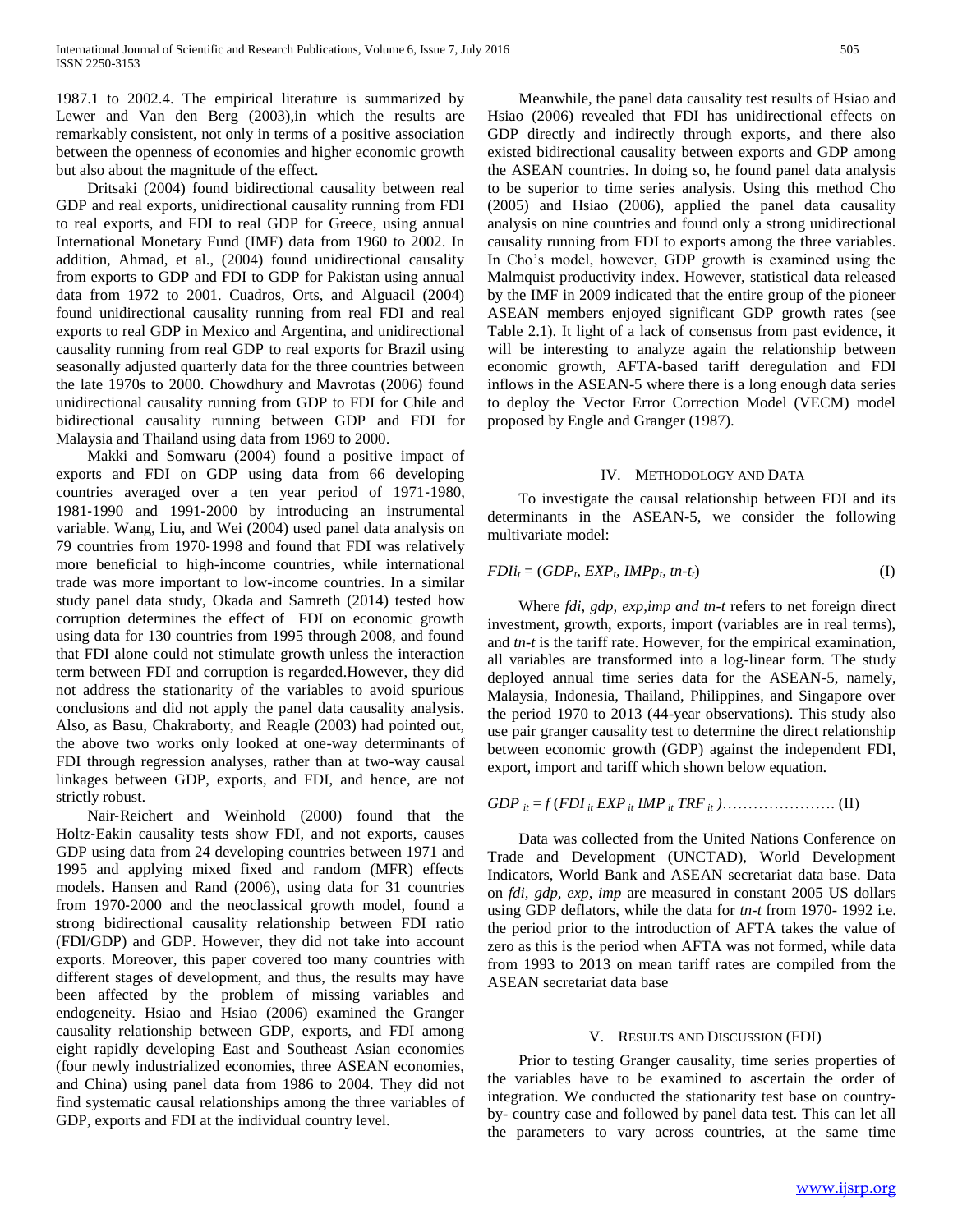maintaining the assumption of common structure (Hansen and Rand, 2006). There are several methods for unit root tests. For this study, we deployed the Augmented Dickey Fuller (ADF) unit root test (Dickey and Fuller, 1981) for the individual countries, and for the panel data (Levin, Lin and Chu, 2002; Maddala and Wu, 1999; Choi, 2001; Breitung, 2000; Hadri, 2000; Im, Pesaran and Shin, 2003).

#### VI. RESULTS AND DISCUSSION ECONOMIC GROWTH

 The relationship between economic growth and tariff rates is analyzed over the periods before and after AFTA implemented using CEPT and MFN tariff rates. The direct relationship Granger Causality also applied to test whether the lowering of tariffs has had a positive impact on economic growth inflows into the five ASEAN market economies based on consequent period. We examine whether changes in tariffs shows a causal relationship with economic growth in the five pioneering market economies of ASEAN. The econometric analysis of the impact of changes in tariff on GDP among the ASEAN-5 is carried out stepwise through the Augmented Dicker Fuller (ADF) test, Durbin-Watson (DW) test and eventually the Granger Causality test. The following hypotheses are analyzed in this section:-

## *GDP*  $i_t = f(FDI_i t EXP_i t MP_i t TRF_i t)$

H**o**: Tariff deregulation does Granger cause GDP growth.

H**1**: Tariff deregulation does not cause GDP growth.

 This is carried out first by subjecting the GDP and tariff series of the ASEAN-5 to the ADF test for stability and DW test for autocorrelation. It is only after ensuring that both series are stable and not suffering from serial correlation we attempt to test for a causal relationship between changes in tariffs and FDI growth.

## **6.1 Results and Discussion (ASEAN-5)**

| [325] Variable          | [326] Hypothesis | Term<br>$[327]$ Long<br>(Tariff) | <b>AFTA</b><br>$[328] \text{Before}$<br>(Short term tariff) | <b>AFTA</b><br>$[329]$ After<br>(Short Term Tariff) |
|-------------------------|------------------|----------------------------------|-------------------------------------------------------------|-----------------------------------------------------|
| [330] GDP               | $_{[331]}H_0$    | [332]1.11(0.29)                  | [333]0.00(0.97)                                             | [334]0.19(0.66)                                     |
|                         | $_{[335]}H_1$    | [336]0.00(1.00)                  | [337]0.00(0.97)                                             | [338]0.01(0.91)                                     |
| $[339]$ FDI             | $_{[340]}H_0$    | [341]0.00(1.00)                  | [342]0.00(0.93)                                             | [343]1.76(0.20)                                     |
|                         | $_{13441}H_1$    | [345]0.84(0.36)                  | [346]6.2(0.99)                                              | [347]0.09(0.76)                                     |
| [348] Export            | $_{[349]}H_0$    | $[350]5.83**$ (0.02)             | [351]0.00(0.97)                                             | $[352]3.62*(0.07)$                                  |
| (Exp)                   | $13531H_1$       | [354]4.4(0.99)                   | [355]0.00(0.98)                                             | [356]3.02(0.17)                                     |
| $[357]$ Import<br>(Imp) | $_{[358]}H_0$    | [359]0.88(0.35)                  | [360]0.00(0.98)                                             | [361]3.38(0.08)                                     |
| $[362]$                 | $_{[363]}H_1$    | [364]0.00(0.95)                  | [365]0.00(0.97)                                             | [366]0.00(0.98)                                     |

#### **Table 4 : Granger Causality Results (ASEAN-5)**

Note: Significant at \*\*5% and \*\*\*1%. *Figures in parenthesis are F- statistics. Test result based on lag L(2).*  Source: Computed using data from IMF (2014) via E-Views application packages 9.0

 Base on Table 11, the result show that tariff acceleration has not cause the economic growth for ASEAN-5 at aggregate level. The export rate has been increased with significant at 5 percent level due to trade liberalization. Importantly, the economic argument on tariff deregulation, on the one hand, points to export expansion, on the other hand it points that imports will also increase (Krueger, 1980). Such flows of trade are supposedly based on comparative advantage. That is, the ASEAN-5 will export goods in which they enjoy comparative and import goods in which they enjoy comparative disadvantage. On this note,

there is no evidence of a significant impact of tariff deregulation on economic growth for ASEAN-5 at aggregate level.

#### **6.2 Results and Discussion (Malaysia)**

 Malaysia achieved a considerable degree of openness, with low import duties on manufactured goods. However, despite the deregulation in tariffs, the CEPT had no impact on Malaysia's GDP, net FDI inflows and Import growth. Exports grew through from a deregulation in tariffs, which is largely a consequence of access to China and the other ASEAN economies.

| Table 5: Granger Causality Results (Malaysia) |  |  |  |  |
|-----------------------------------------------|--|--|--|--|
|-----------------------------------------------|--|--|--|--|

| $[367]$ Variable | $[368]$ Hypothesis | $[369]$ Long    | Term | $[370]$ Before  | <b>AFTA</b>         | $[371]$ After       | <b>AFTA</b> |
|------------------|--------------------|-----------------|------|-----------------|---------------------|---------------------|-------------|
|                  |                    | (Tariff)        |      |                 | (Short term tariff) | (Short Term Tariff) |             |
| $[372]$ GDP      | $_{[373]}H_0$      | [374]1.26(0.26) |      | [375]2.50(1.00) |                     | [376]0.66(0.42)     |             |
|                  | $_{[377]}H_1$      | [378]0.00(0.95) |      | [379]0.00(0.98) |                     | [380]0.47(0.49)     |             |
| $[381]$ FDI      | $_{[382]}H_0$      | [383]0.00(0.95) |      | [384]0.03(0.84) |                     | [385]0.13(0.71)     |             |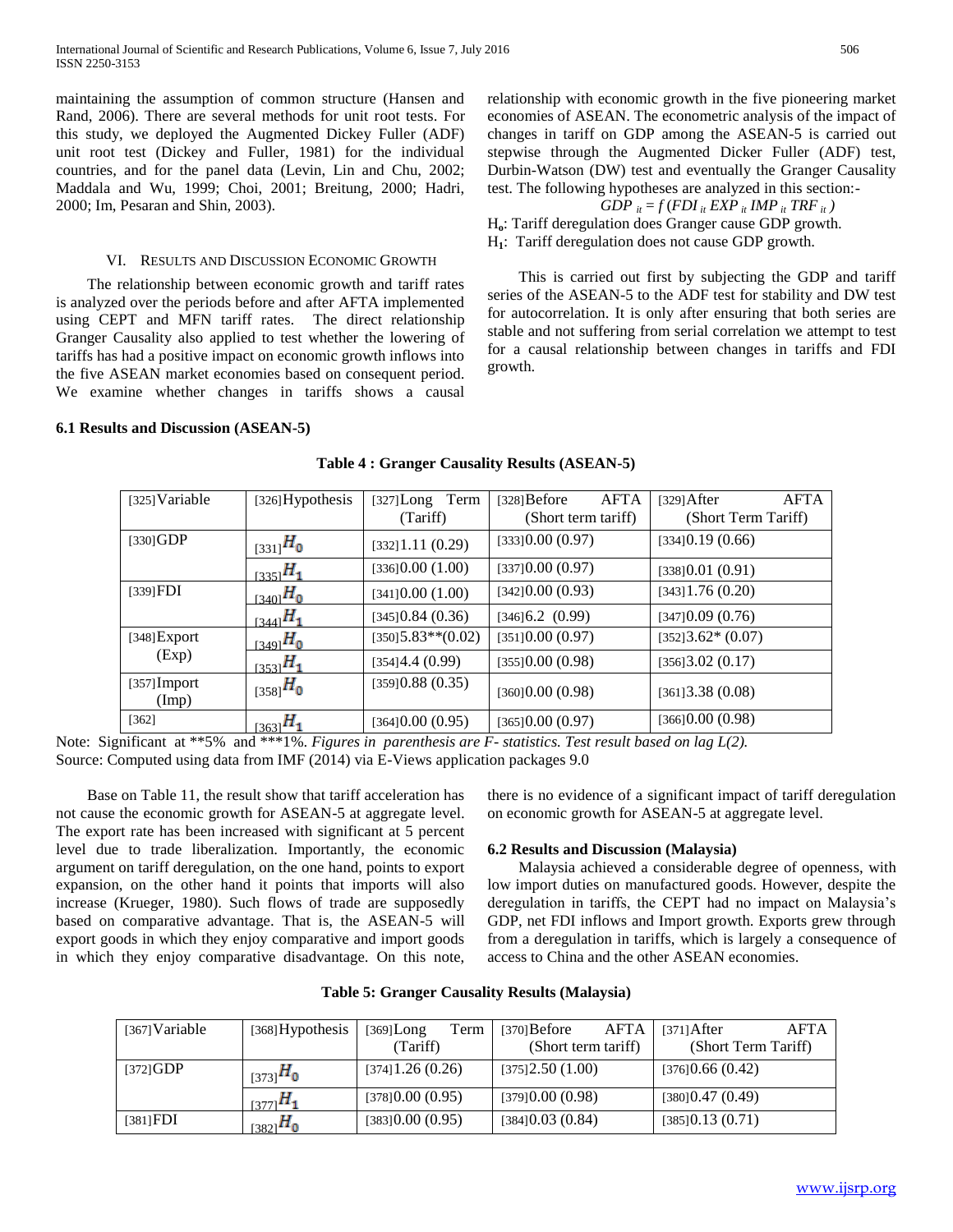|                         | $_{[386]}H_1$ | [387]1.26(0.26)    | [388]0.00(0.95)    | [389]0.12(0.72) |
|-------------------------|---------------|--------------------|--------------------|-----------------|
| [390]Export             | $_{[391]}H_0$ | $[392]3.57*(0.06)$ | [393]0.00(0.95)    | [394]0.31(0.58) |
| (Exp)                   | $_{[395]}H_1$ | [396]0.00(0.95)    | $[397]$ 1.3 (0.99) | [398]2.17(0.15) |
| $[399]$ Import<br>(Imp) | $_{[400]}H_0$ | [401]0.00(0.98)    | [402]0.00(0.93)    | [403]1.70(0.20) |
| [404]                   | $_{[405]}H_1$ | [406]0.00(0.98)    | [407]5.6(0.99)     | [408]0.00(0.97) |

Note: Significant at \*\*5% and \*\*\*1%. *Figures in parenthesis are F- statistics. Test result based on lag L(2).*  Source: Computed using data from IMF (2014) via E-Views application packages 9.0

## **6.3 Results and Discussion (Indonesia)**

 Tariff deregulation did not directly impact Indonesia's GDP growth as the results were not statistically significant. While it can be argued that the deregulation, especially since 1992, is important the evidence shows that GDP growth in Indonesia has

benefited more from other factors rather than tariffs. Nevertheless, tariff deregulation has had a direct impact on net FDI inflows into Indonesia over the 1979-2013 periods. The Indonesian economy began to benefit in the long run from tariff deregulation.

Table 6: Granger Causality Results (Indonesia)

| [409] Variable          | [410] Hypothesis | $[411]$ Long<br>Term    | AFTA<br>$[412]$ Before | <b>AFTA</b><br>$[413]$ After |
|-------------------------|------------------|-------------------------|------------------------|------------------------------|
|                         |                  | (Tariff)                | (Short)<br>term        | (Short Term Tariff)          |
|                         |                  |                         | tariff)                |                              |
| $[414]$ GDP             | $_{[415]}H_0$    | $[416]$ 1.16 (0.28)     | [417]3.60(0.99)        | [418]0.04(0.82)              |
|                         | $_{[419]}H_1$    | [420]0.00(0.97)         | [421]9.90(0.99)        | [422]0.25(0.62)              |
| $[423]$ FDI             | $_{[424]}H_0$    | [425]0.02(0.86)         | [426]0.01(0.90)        | [427]0.09(0.76)              |
|                         | $_{[428]}H_1$    | $[429]4.46$ ** $(0.04)$ | [430]0.00(0.99)        | $[431]$ 5.30 (0.99)          |
| $[432]$ Export          | $_{[433]}H_0$    | $[434]6.28***(0.01)$    | [435]0.00(0.98)        | $[436]11.9***$ (0.00)        |
| (Exp)                   | $_{14371}H_1$    | [438]0.01(0.916)        | [439]6.0(0.99)         | $[440]$ 1.60 $(0.22)$        |
| $[441]$ Import<br>(Imp) | $_{[442]}H_0$    | $[443]$ 6.74*** (0.01)  | [444]0.00(0.98)        | $[445]$ 1.47 (0.24)          |
| [446]                   | $_{[447]}H_1$    | [448]0.01(0.89)         | [449]0.00(0.98)        | 0.14(0.70)                   |

Note: Significant at \*\*5% and \*\*\*1% . *Figures in parenthesis are F- statistics. Test result based on lag L(2).*  Source: Computed using data from IMF (2014) via E-Views application packages 9.0

 In a short the growth in export has encourage the CEPT tariff rate reduction which contributed significantly to growth in exports and imports since 1992. Hence, the AFTA deregulation process impacted strongly in the growth of exports and imports in Indonesia

 The tariff rate reduction for Thailand was slow progress compare to other countries in ASEAN-5. There are evidence to show that growth of export and import is significant at 1 per cent level where export goods in which they enjoy comparative and import goods in which they enjoy comparative disadvantage. On this note, there is no evidence of a significant impact of tariff deregulation on economic growth for Thailand.

# **6.4 Results and Discussion (Thailand)**

| <b>Table 7: Granger Causality Results (Thailand)</b> |  |
|------------------------------------------------------|--|
|                                                      |  |

| [450] Variable | $[451]$ Hypothesis | [452]Long                | Term | $[453]$ Before      | <b>AFTA</b> | $[454]$ After        | <b>AFTA</b> |
|----------------|--------------------|--------------------------|------|---------------------|-------------|----------------------|-------------|
|                |                    | (Tariff)                 |      | (Short)             | term        | (Short Term Tariff)  |             |
|                |                    |                          |      | tariff)             |             |                      |             |
| $[455]$ GDP    | $_{[456]}H_0$      | [457]0.06(0.79)          |      | $[458]$ 5.50 (0.99) |             | [459]0.14(0.71)      |             |
|                | $_{[460]}H_1$      | [461]0.00(0.98)          |      | [462]0.00(0.97)     |             | [463]0.03(0.85)      |             |
| $[464]$ FDI    | $_{[465]}H_0$      | [466]0.02(0.88)          |      | [467]0.01(0.89)     |             | [468]1.60(0.22)      |             |
|                | $_{[469]}H_1$      | $[470]10.1***$<br>(0.00) |      | [471]4.0(0.99)      |             | [472]0.00(0.96)      |             |
| $[473]$ Export | $_{[474]}H_0$      | $[475]11.0***$           |      | [476]0.00(0.97)     |             | $[477]5.11**$ (0.03) |             |
| (Exp)          |                    | (0.00)                   |      |                     |             |                      |             |
|                | $_{[478]}H_1$      | [479]0.00(0.96)          |      | [480]7.1(0.99)      |             | [481]0.19(0.66)      |             |
| $[482]$ Import | $_{[483]}H_0$      | $[484]$ 12.5***          |      | [485]1.9(0.99)      |             | [486]0.97(0.34)      |             |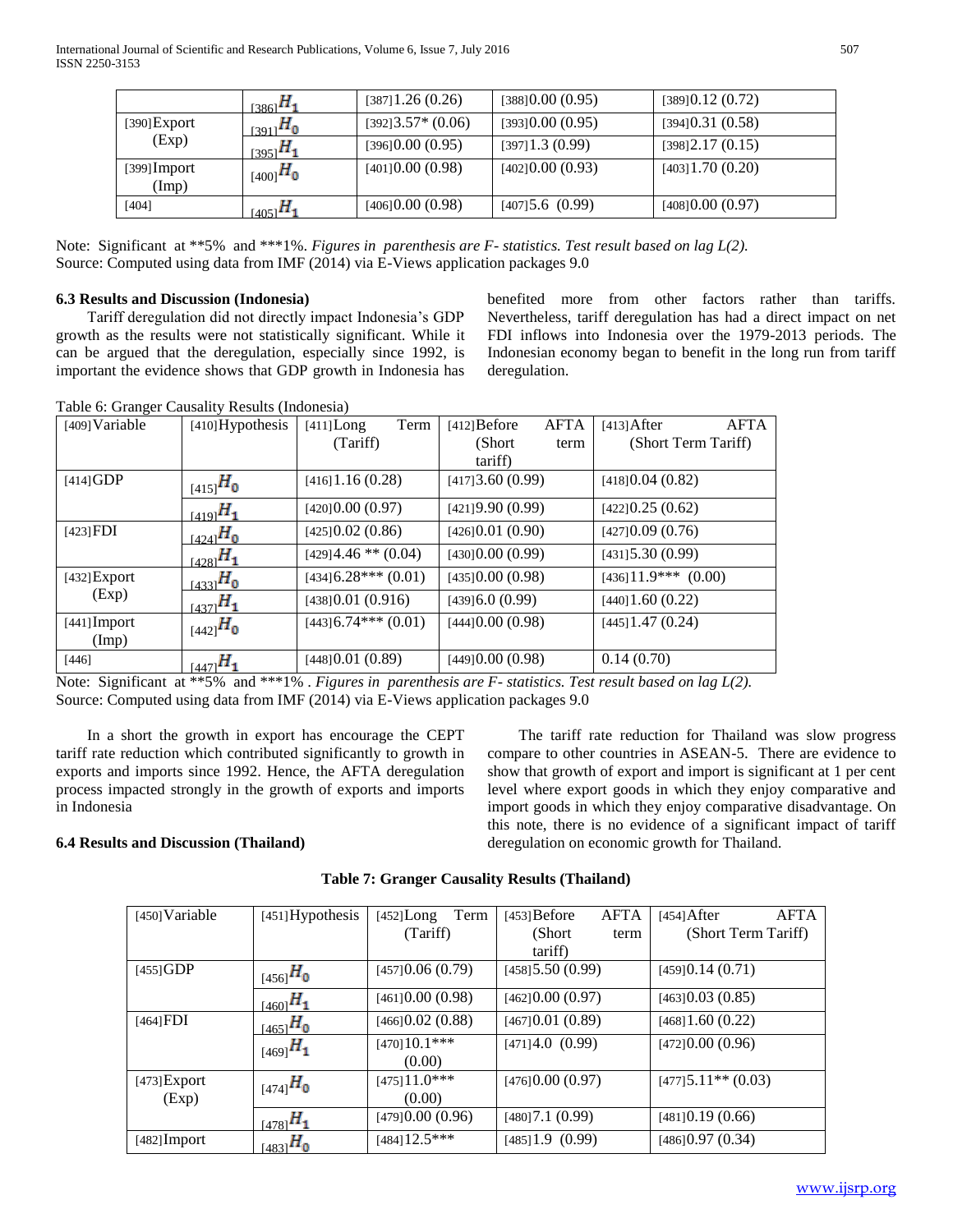International Journal of Scientific and Research Publications, Volume 6, Issue 7, July 2016 508 ISSN 2250-3153

| (Imp) |                       | (0.00)         |                    |                      |
|-------|-----------------------|----------------|--------------------|----------------------|
| [487] | $1488$ <sup>143</sup> | [489]8.9(0.99) | (0.99)<br>[490]4.7 | (0.74)<br>[491] 0.11 |

Note: Significant at \*\*5% and \*\*\*1% . *Figures in parenthesis are F- statistics. Test result based on lag L(2).*  Source: Computed using data from IMF (2014) via E-Views application packages 9.0

## **6.5 Results and Discussion (Philippines)**

 The deregulation in tariffs in the Philippines has not impacted significantly on GDP, net FDI inflows and export in the Philippines. While one may argue that the irregular deregulation trends may not have helped, it must also be said that the lack of statistical evidence also shows that there are more dynamic forces at work that impact on GDP, net FDI inflows and exports. Tariff deregulation shows a statistical significant relationship only in imports at 5 per cent level.

| $[492]$ Variable     | [493] Hypothesis | $[494]$ Long          | Term | $[495]$ Before    | AFTA | [496] After         | <b>AFTA</b> |
|----------------------|------------------|-----------------------|------|-------------------|------|---------------------|-------------|
|                      |                  | (Tariff)              |      | (Short)           | term | (Short Term Tariff) |             |
|                      |                  |                       |      | tariff)           |      |                     |             |
| $[497]$ GDP          | $_{[498]}H_0$    | $[499]$ 1.54 $(0.22)$ |      | [500] 0.00 (0.98) |      | [501]0.04(0.82)     |             |
|                      | $_{[502]}H_1$    | [503]0.00(0.96)       |      | [504]0.00(0.99)   |      | [505]0.02(0.87)     |             |
| $[506]$ FDI          | $_{15071}H_0$    | $[508]$ 1.54 (0.22)   |      | [509]0.13(0.71)   |      | [510]0.55(0.46)     |             |
|                      | $_{[511]}H_1$    | [512]0.00(0.96)       |      | [513]1.8(0.99)    |      | [514]0.06(0.80)     |             |
| [515]Export<br>(Exp) | $_{[516]}H_0$    | [517]0.00(0.95)       |      | [518]0.00(0.92)   |      | [519]0.37(0.54)     |             |
|                      | $_{15201}H_1$    | $[521]3.52*(0.06)$    |      | [522]0.00(0.98)   |      | [523]48.9(2.0)      |             |
| [524] Import         | $_{[525]}H_0$    | $[526]3.78**$         |      | [527]0.00(0.98)   |      | [528]0.11(0.74)     |             |
| (Imp)                |                  | (0.05)                |      |                   |      |                     |             |
| [529]                | $r_{5301}H_1$    | [531]0.00(0.92)       |      | [532]0.01(0.90)   |      | [533]0.51(0.48)     |             |

#### **Table 8: Granger Causality Results (Philippines)**

Note: Significant at \*\*5% and \*\*\*1% . *Figures in parenthesis are F- statistics. Test result based on lag L(2).*  Source: Computed using data from IMF (2014) via E-Views application packages 9.0

# **6.6 Results and Discussion (Singapore)**

 Tariff deregulation shows a statistically significant impact on Singapore in the 1992-2013 periods. Since the country had already largely deregulated tariffs by 1992, this impact is likely to be a consequence of deregulation in the other countries. However, the remaining results were not significant to show a positive impact on the economy. For example, while Singapore has become a developed country in one generation with a per

capita income over five times that of Malaysia in 2014, Singapore involvement in the AFT process does not show that it is the biggest beneficiary of the process. Also, while Singapore has directly benefited from its role as an entrepreneurs centre in ASEAN, tariff deregulation has not shown a significant impact on FDI inflows, exports and imports. This could be a consequence of systematic deregulation carried out by the government by 1992.

| [534] Variable          | $[535]$ Hypothesis | [536]Long Term<br>(Tariff) | <b>AFTA</b><br>$[537]$ Before<br>(Short term tariff) | <b>AFTA</b><br>$[538]$ After<br>(Short Term Tariff) |
|-------------------------|--------------------|----------------------------|------------------------------------------------------|-----------------------------------------------------|
| [539]GDP                | $_{[540]}H_0$      | $[541]4.98**$ (0.03)       | [542]2.02(0.17)                                      | $[543]15.7(0.00***)$                                |
|                         | $_{5441}H_1$       | [545]0.00(0.93)            | [546]0.00(0.97)                                      | [547]0.09(0.76)                                     |
| $[548]$ FDI             | $_{[549]}H_0$      | [550]0.00(0.92)            | [551]0.01(0.91)                                      | $[552]$ 6.49 ** (0.02)                              |
|                         | $L_{5531}H_{1}$    | [554]1.18(0.28)            | [555]1.95(0.17)                                      | [556]0.15(0.69)                                     |
| $[557]$ Export<br>(Exp) | $_{[558]}H_0$      | [559] .02 (0.87)           | [560]0.00(0.94)                                      | [561]2.95(0.10)                                     |
|                         | $_{1562}H_1$       | [563]1.11(0.29)            | $[564]$ 1.97 (0.17)                                  | $[565]13.0***(0.00)$                                |
| $[566]$ Import<br>(Imp) | $_{[567]}H_0$      | [568]1.08(0.30)            | [569]1.96(0.17)                                      | [570]3.09(0.19)                                     |
| [571]                   | $H_{1572}H_{1}$    | [573]0.01(0.89)            | [574]0.00(0.95)                                      | $[575]10.7^{***}$ (0.00)                            |

## **Table 9: Granger Causality Results (Singapore)**

Note: Significant at \*\*5% and \*\*\*1% . *Figures in parenthesis are F- statistics. Test result based on lag L(2).* Source: Computed using data from IMF (2014) via E-Views application packages 9.0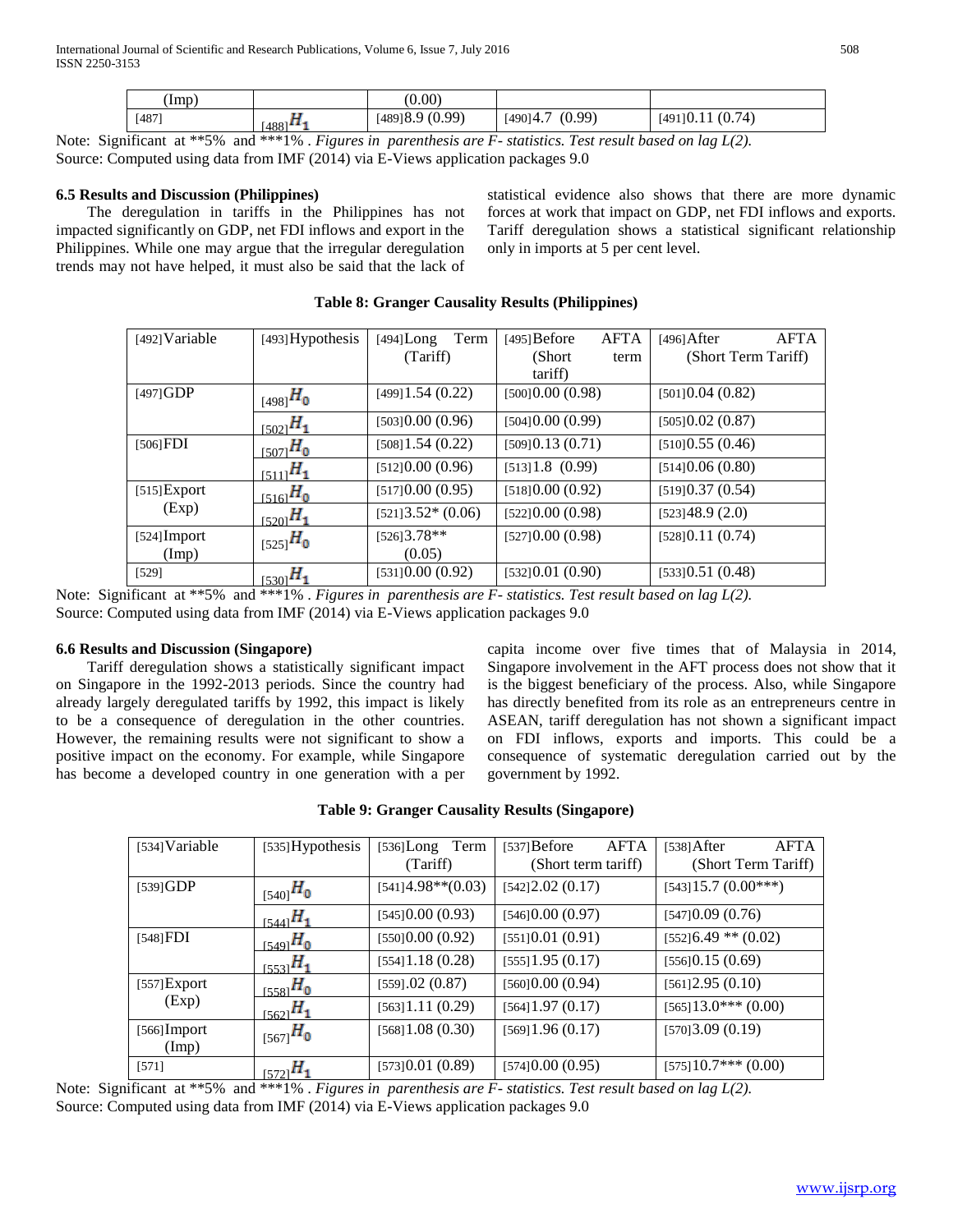Overall, the empirical results show that there is no evidence that AFTA played an important role in generating net FDI inflow growth in ASEAN-5. In the case of Singapore, we do find causality between foreign direct investment growth and tariff reduction. The one thing we have not examined here is the counterfactual, i.e. what will the scenario be if AFTA was not introduced. However, such an assessment is not within statistical methodologies. Nevertheless, it has to be acknowledged that the ASEAN-5 have largely enjoyed a general reduction in tariffs since 1970. That such a reduction is not reflected in net FDI inflows in the shorter periods for all the countries, and in Malaysia, the Philippines and Singapore is perhaps a consequence of other factors being more important in explaining these developments.

#### VII. CONCLUSION AND POLICY IMPLICATIONS

 The findings show that the ASEAN-5 has benefited for both policy trade protection and tariff deregulation. In country like Singapore and Malaysia, standards of living have risen at exceptional levels for the last six decades due to implementation of AFTA strategies and increased participation in international trade but not in economic growth. These economies promoted exports through a combination of policies -- relatively free trade, convertible currencies, and macroeconomic stability through a set of innovative institutions -- such as export processing zones, duty exemption schemes, and incentive packages for foreign direct investment. ASEAN-5 fail to develop sustainable economic growth policy. The gains from a tariff are clearly visible but the costs are hidden, it will often appear that tariffs do not have a cost. By understanding this we can understand why so many government policies are enacted which harm the economy. Actually there are a number of difficulties in evaluating the effects of AFTA. As there are a number of other things happening at the same time as its implementation, it is by no means easy to isolate its effects. For instance, the Asian financial crisis of 1997/98 may have influenced trade flows during the AFTA implementation. Although the agreement came into effect in January 1992, not all tariffs between the original six ASEAN members were removed on that date. Indeed, for most commodities, there was a schedule over a 10 to 15 year period during which tariffs would be phased out. Trade liberalization both under the World Trade Organization and unilaterally by some countries are being undertaken at the same time as AFTA's implementation, and could have undoubtedly affected trade patterns. However, we still cannot deny where AFTA-CEPT can bring positive as well as negative impacts to ASEAN. Positive impacts of AFTA are increasing intra-regional trade and investment, improve resource allocation within the region, achieve higher income per capita and economic welfare and greater economic resilience for regional economies, facilitates specialization, lower cost inputs, increase opportunities for business to expand market, enhance ASEAN as attractive investment location for regional and international investors, and promote and boost development of the services sector. On the other hand, AFTA also give disadvantage for some occasions or conditions. Negative impacts of AFTA on ASEAN members are increasing competition for domestic industries for certain products, and decline competitiveness of traditional export

industries. As an overall conclusion, the basic feature of the AFTA is the liberalization of trade in the region, done through the elimination of intra-regional tariff and non-tariff barriers. As well, AFTA also have their specific advantages and disadvantages. The implementation of this policy is important because the impact of AFTA will influence the future of ASEAN members.

#### REFERENCES

- [1] Abdur, C. and George, M. (2005) FDI and growth: a causal relationship. United Nations University (UNU), World Institute for Development Economics Research (WIDER), Working paper No. 2005/25, pp. 1-10.
- [2] Ahmad, M. H., Alam, S. and Butt, M. S. (2004) Foreign direct investment, exports and domestic output in Pakistan. Paper presented at the 19th Annual General Meeting, PIDE, Quaid-e-Azam University, Islamabad.
- [3] Alfaro, L. (2003) Foreign Direct Investment and Growth: Does the Sector Matter? Boston, Harvard Business School, Mimeo.
- [4] Alici, A. A. and Ucal, M. S. (2003) foreign direct investment, exports and output growth of Turkey: Causality analysis. Paper Presented at the European Trade Study Group (ETSG) Fifth Annual Conference, Universidad Carlos III de Madrid, Madrid.
- [5] Amsden, A (1989). Asia's Next Giant: South Korea and Late Industrialization, Oxford University Press.
- [6] Amsden, A. H. (1991) Diffusion of development: The late-industrializing model of greater East Asia. American Economic Review, 81(2), pp. 282- 286.
- [7] ASEAN. (2015) Investment report: Infrastructure Investment and Connectivity. The ASEAN Secretariat, UNCTAD.
- [8] Balassa, B (1961). The Theory of Economic Integration. London: George Allen & Unwin Ltd.
- [9] Basu, P., Chakraborty, C. and Reagle, D. (2003) Liberalization, FDI, and growth in developing countries: A panel cointegration approach. Economic Inquiry, 41, pp. 510–516.
- [10] Bengoa, M. and Sanchez-Robles, B. (2003) Foreign direct investment, economic freedom and growth: new evidence from Latin America. European Journal of Political Economy, 19, pp. 592-545.
- [11] Bhagwati, J., and Srinivasan, T. N. (1975) Foreign Trade Regimes and Economic Development: India. New York: Columbia University Press.
- [12] Bowles, P (1997) ASEAN, AFTA and "New Regionalism" Pacific Affairs. 70(2), pp. 219-23.
- [13] Brecher, R.A. and Bhagwati, J.N (1981) Foreign Ownership and the Theory of Trade and Wlefare", Journal of Political Economy, 89(3), pp. 497-511.
- [14] Breitung, J. (2000) The local power of some unit root tests for panel data, in Advance Econometrics: Non stationary panels, Cointegration in panels and Dynamic Panels, 15(ed.) B.T. Baltagi and R.C. Hill, ElsevierScience limited, Oxford.
- [15] Carkovic, M. and R. Levine. (2002) "Does Foreign Direct Investment Accelerate Economic Growth?" University of Minnesota, Working Paper.
- [16] Caves, Richard E., 1974. "Multinational Firms, Competition, and Productivity in Host-Country Markets. Economica, 41, pp. 176-193.
- [17] Chang, S. J. (1995) International expansion strategy of Japanese firms: Capability building through sequential entry. Academy of Management Journal, 38(2), pp. 383–407.
- [18] Cho, K. (2005) Studies on knowledge spillovers, trade, and foreign direct investment—Theory and empirics, Ph.D. Thesis, Boulder, CO: Department of Economics, University of Colorado at Boulder.
- [19] Choe, J. I. (2003) Do foreign direct investment and gross domestic investment promote economic growth? Review of Development Economics, 7, pp. 44–57.
- [20] Choi, I. (2000) Unit root test for panel data. Journal of International Money and Finance, 20, pp. 249-272.
- [21] Choong, C-K. and Lam, S.-Y. (2010). The Determinants of Foreign Direct Investment in Malaysia: A Revisit. Global Economic Review, 39(2), pp. 175-195.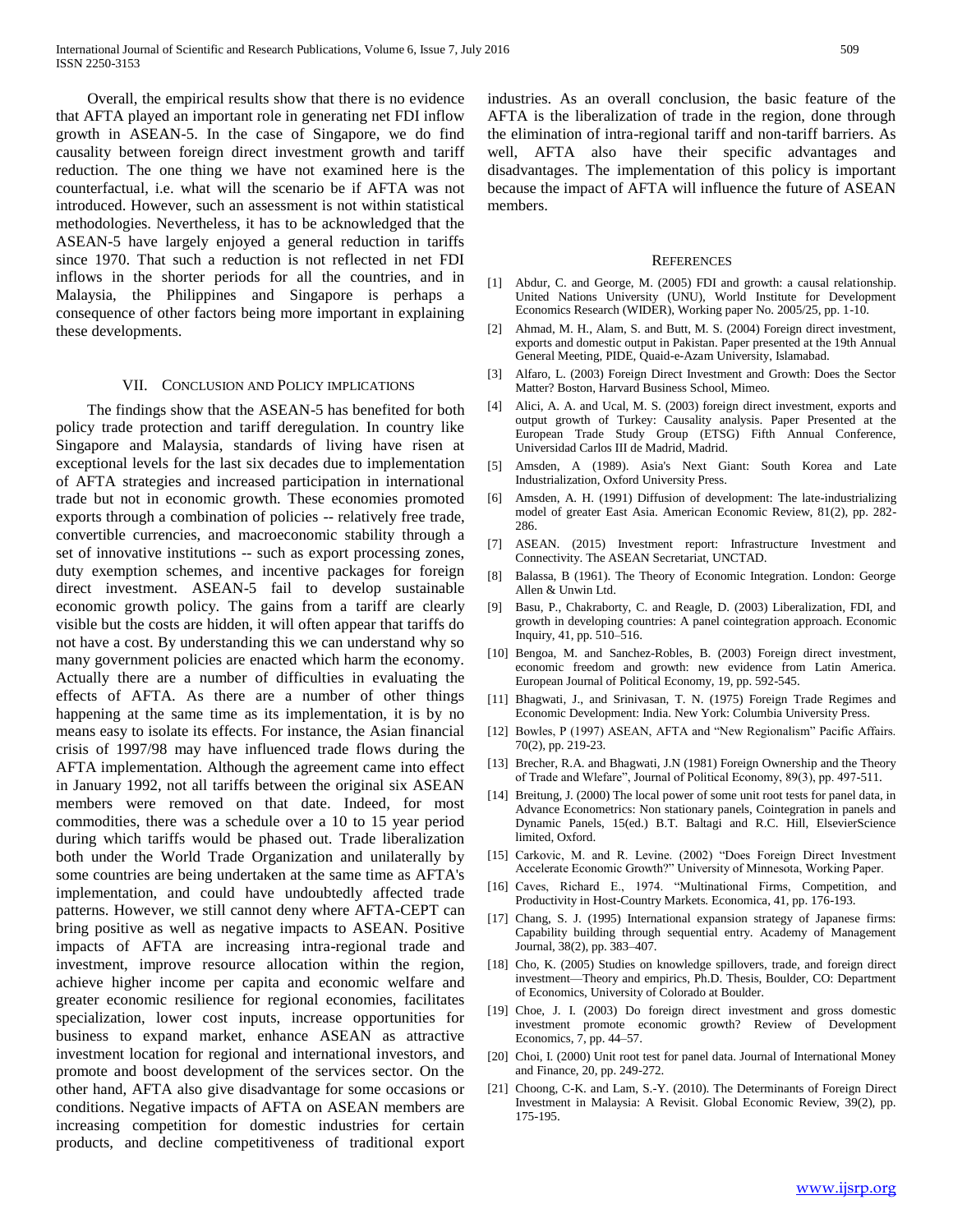- [22] Chowdhury, A. and Mavrotas, G. (2006) FDI and growth: What causes what? World Economy, 29(1), pp. 9–19.
- [23] Coe, N. (1997) US transnationals and the Irish software industry: assessing the nature, quality and stability of a new wave of foreign direct investment. European Urban and Regional Studies, 4(3), 211–230.
- [24] Cuadros, A., Orts, V. and Alguacil, M. (2004) Openness and growth: Reexamining foreign direct investment, trade and output linkages in Latin America. Journal of Development Studies, 40, pp.167–192.
- [25] Dritsaki, M., Dritsaki, C. and Adamopoulos, A. (2004) A causal relationship between trade, foreign direct investment, and economic growth for Greece. American Journal of Applied Sciences, 1(3), pp. 230–235.
- [26] Duasa, J. (2007) Malaysian foreign direct investment and growth: does stability matter? Journal of Economic Cooperation, 28(2), pp. 83-98.
- [27] Dunning, J.H. (2005) Institutional reform, foreign direct investment and European transition economies in Gross. R. (ed) International Business and Government Relations in the 21st Century, Cambridge, Cambridge University Press.
- [28] Engle, R. F and Granger, C. W. J. (1987) Cointegration and error correction: representation, estimation and testing. Econometrica, 37(3), pp. 424-438.
- [29] Granger, C.W.J (1988) Some recent development in a concept of causality. Journal of Econometrics, 39, pp. 199-211.
- [30] Hadri, K. (2000) Testing for stationarity in heterogeneous panel data. Econometric Journal, 3, pp. 148-161.
- [31] Hapsari, I. M. and Mangunsong, C. (2006) Determinants of AFTA Members trade flows and potential for trade division. Asia-Pacific research and training network on trade working paper series, No.21, November.
- [32] Hansen, H., and Rand, J. (2006) On the Causal Links Between FDI and Growth in Developing
- [33] Countries. The World Economy, 29(1), pp. 21-41.
- [34] Hew, Dennis (2003). Towards an ASEAN Economic Community by 2020: Vision or Reality? 16 June 2003. ISEAS Viewpoints. Available at: http://www.iseas.edu.sg/viewpoint/dhjun03.pdf. Accessed on August 31, 2010.
- [35] Hsiao, F. S. T. and Hsiao, M-C. W. (2006) FDI, exports, and GDP in East and Southeast Asia—Panel data versus time-series causality analyses. Journal of Asian Economics, 17, pp. 1082-1106.
- [36] Im, K. S., Pesaran, M. H. and Shin, Y. (2003) Testing for unit roots in heterogeneous panels. Journal of Econometrics, 155, pp. 53-74.
- [37] Karimi, M. S. and Yusop, Z. (2009). FDI and Economic Growth in Malaysia. Munich Personal RePEc Archive (MPRA) Working paper No. 14999.
- [38] Kohpaiboon, A. (2003) Foreign trade regimes and FDI-growth nexus: A case study of Thailand. The Journal of Development Studies, 40(2), pp. 55– 69.
- [39] Kettunen, Erja (2002). ASEAN region as a trade destination: Finnish trade policy considered. In Current Reflections on the Pacific Rim (2002), Edited by Kristiina Korhonen. Publication of the Helsinki School of Economics: Research Report B-38.
- [40] Kettunen, Erja (2004). Regionalism and the geography of trade policies in EU-ASEAN trade, Acta Universitatis Oeconomicae Helsingiensis, A-245. Helsinki School of Economics.
- [41] Kettunen, Erja, Lintunen, Jyri, Lu, Wei & Kosonen, Riitta (2008). Suomalaisyritysten strategiat Kiinan muuttuvassa toimintaympäristössä, Helsingin kauppakorkeakoulun julkaisuja, B-98. HSE Print.
- [42]
- [43] Krueger, A. O., (1980) Tourism, Exports and FDI as a Means of Growth: Evidence from four Asian Countries on Research Gate.
- [44] Krueger, A. O. (1980) Trade Policy as an Input to Development. National Bureau for Economic Research (NBER) Working paper No. 466.
- [45] Kueh, J. S, Puah, C., Lau. and Abu Mansor, S(2007) FDI-trade nexus: empirical analysis on ASEAN-5. MPRA Paper No. 5220.
- [46] Lee, C., Chang, C. and Chen, P (2008) Energy-income causality in ORCD countries revisited: The key role of capital stock. Energy Economics, 30, pp. 2359-2373.
- [47] Lee, C. G. (2010). Outward Foreign Direct Investment and Economic Growth: Evidence from Japan. Global Economic Review, 39(3), pp. 317- 326.
- [48] Levin, A., Lin, C.F. and Chu, C. (2002) Unit root tests in panel data: Asymptotic and finite sample properties. Journal of Econometric, 108, pp. 1-24.
- [49] Levin, A. and Lin, C. F. (1993) Unit root tests in panel data: New results. A discussion paper No. 56, University of California at San Diego.
- [50] Lewer, J. J. and Van der Berg, H. (2003) How large is International trade's effect on economic growth? Journal of Economic Surveys, 17(3), pp. 363- 396.
- [51] Li, X. and Liu, X. (2005) Foreign Direct Investment and Economic Growth: An Increasingly Endogenous Relationship. World Development, 33(3), pp. 393-407.
- [52] Liu, X., Burridge, P. and Sinclair, P. J. N. (2002) Relationships between economic growth, foreign direct investment and trade: evidence from China, Applied Economics, 34, pp. 1433–40.
- [53] Lindberg, Lena (2007). The Regionalisation process in Southeast Asia and the economic integration of Cambodia and Laos into ASEAN. Doctoral dissertation. Goteborg University, School of Business, Economics and Law.
- [54] Makki, S. S. and Somwaru, A. (2004) Impact of foreign direct investment and trade on economic growth: Evidence from developing countries. American Journal of Agricultural Economics, 86(3), pp. 795–801.
- [55] Nair-Reichert, U. and Weinhold, D. (2000) Causality tests for cross-country panels: New look at FDI and economic growth in developing countries. Oxford Bulletin of Economics and Statistics, 64, pp. 153–171.
- [56] Obwona, M. (2001) Determinants of FDI and their impact on economic growth in Uganda. African Development Review 13, pp. 46– 81.
- [57] Okada, K. and Samreth, S. (2014). How Does Corruption Influence the Effect of Foreign Direct Investment on Economic Growth? Global Economic Review, 43(3), pp. 207-220.
- [58] Onyeiwu, S. and Shrestha, H. (2004) Determinants of Foreign Direct Investment in Africa. Journal of Developing Societies, 20(89), pp. 89-105.
- [59] Phillips, P. C. B. and Hansen, B.E. (1990) Statistical inference in instrumental variable regression with I(1) process. Review of Economic Studies, 57, pp. 99-125.
- [60] Plummer, Michael G. (2006). An ASEAN customs union? Journal of Asian Economics, Vol. 17, Issue 5, November 2006, pp. 923-938
- [61] Pradhan, R. P. (2006) FDI in the Globalization Era: Chinese and Indian Economic Growth. Prajnan, 34, pp. 323-343.
- [62] Rasiah, R. (1995) Foreign Capital and Industrialization in Malaysia, Basingstoke: Macmillan.
- [63] Rasiah, R. (2001) Market, government and Malaysia's new economic policy, Cambridge Journal of Economics, 25, pp. 57-78.
- [64] Rasiah, R. (2005) Trade-related Investment Liberalization under the WTO: The Malaysian Experience. Global Economic Review, 34(4), pp. 453-471.
- [65]
- [66] Rasiah, R., Gammeltoft, P. and Jiang, Y. (2010) Home government policies for outward FDI from emerging economies: lesson from Asia. Journal of Emerging Markets, 5(3/4), pp. 333-357.
- [67] Rasiah, R. and Schmidt, J. D. (eds) (2009) The New Political Economy of Southeast Asia, Cheltenham: Edward Elgar.
- [68] Recep Kok, B. A. E. (2009) Analyses of FDI determinants in developing countries. International Journal of Social Economics, 36(1), pp. 105-123.
- [69] Rodan, G., (1990). Political economy of Singapore. Basingstoke: Macmillan.
- [70] UNCTAD (2014) World Investment Report. United Nations, New York.
- [71] Vadlamannti, K.C., Tamazian and A. and Irala, L. R. (2009) Determinants of Foreign Direct Investment and Volatility in South East Asian Economies. Journal of the Asia Pacific, 14(3), pp. 246-261.
- [72] Vu, T.B. and I. Noy (2009. Sectoral analysis of foreign direct investment and growth in the developed countries. J. Inter. Financial Markets Institutions Money, 19, pp. 402-413.
- [73] Wade, R. (1990) Governing the Market: Economic Theory and the Role of Government in East Asia's Industrialization. Princeton University Press, Princeton.
- [74] Wang, C., Liu, S. and Wei, Y. (2004) Impact of openness on growth in different country group. World Economy, 27(4), pp. 567–585.
- [75] Wang, M. (2002) Manufacturing FDI and Economic Growth: Evidence from Asian Economies. Applied Economics, 41(8), 991-1002.